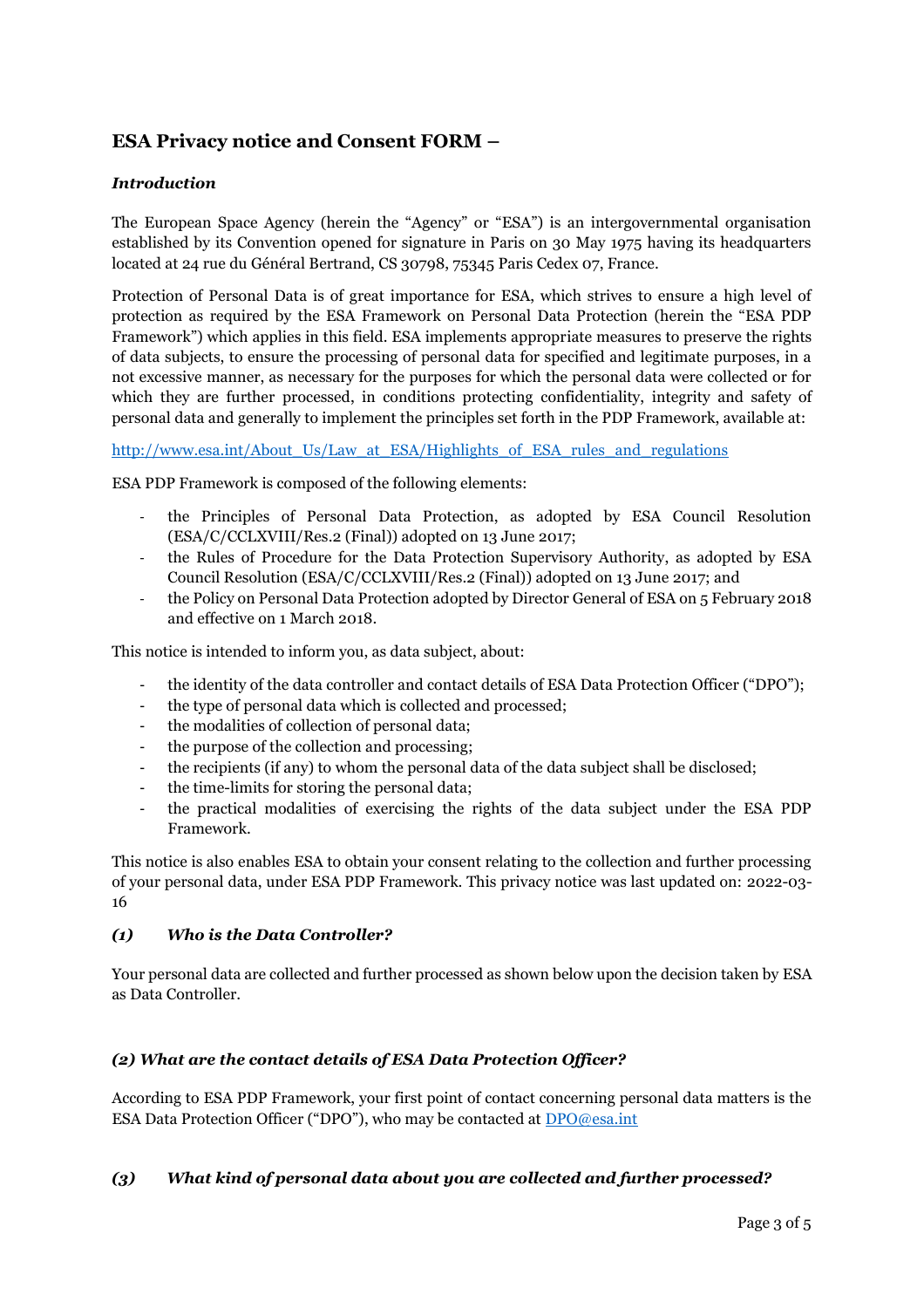The personal data which may be collected and further processed for the purposes mentioned below are in particular

- Name
- E-mail
- Company name;

You are required not to send to the Agency any sensitive information (including information that indicate, directly or indirectly, an individual's racial or ethnic origin, political opinions, adhesion to unions, religious or philosophical beliefs, health life, sexual orientation, genetic or biometric data, criminal convictions).

### *(4) How are your personal data collected or further processed?*

Your personal data may be collected by various means, including via*:*

- registration to attend the Information Day on the Italian PNRR Space Transportation Project

#### *(5) Why are your personal data collected and further processed?*

Your personal data are collected and further processed so that*:* 

- o *to enable your participation in* the Information Day on the Italian PNRR Space Transportation Project*,*
- o *to send you notifications in connection with* the Italian PNRR Space Transportation Project

In addition to these purposes, the Agency may use your personal information for any of the purposes mentioned in Article 5 of the Policy on Personal Data Protection.

#### *(6) To whom might we disclose your personal data?*

The Agency may disclose your personal data to any of the following third party recipients for the fulfilment of all or part of the purposes of the collection and processing of personal data, which are mentioned above:

> Recipient acting as part of the ESA-ASI Integrated Project Team, processing taks place in France and Italy.

Contractors of involved in the organisation of the event

#### **Third party IT tools**

Online webinars may be held using a third-party videoconference IT service such as Webex, which process personal data according to their own cookies and privacy policies (available at: https://www.cisco.com) over which ESA has limited influence and does not necessarily advocate. By participating in the activity and using the IT tool, you consent to the processing of your personal data according to the third-party tool's conditions and its privacy policy.